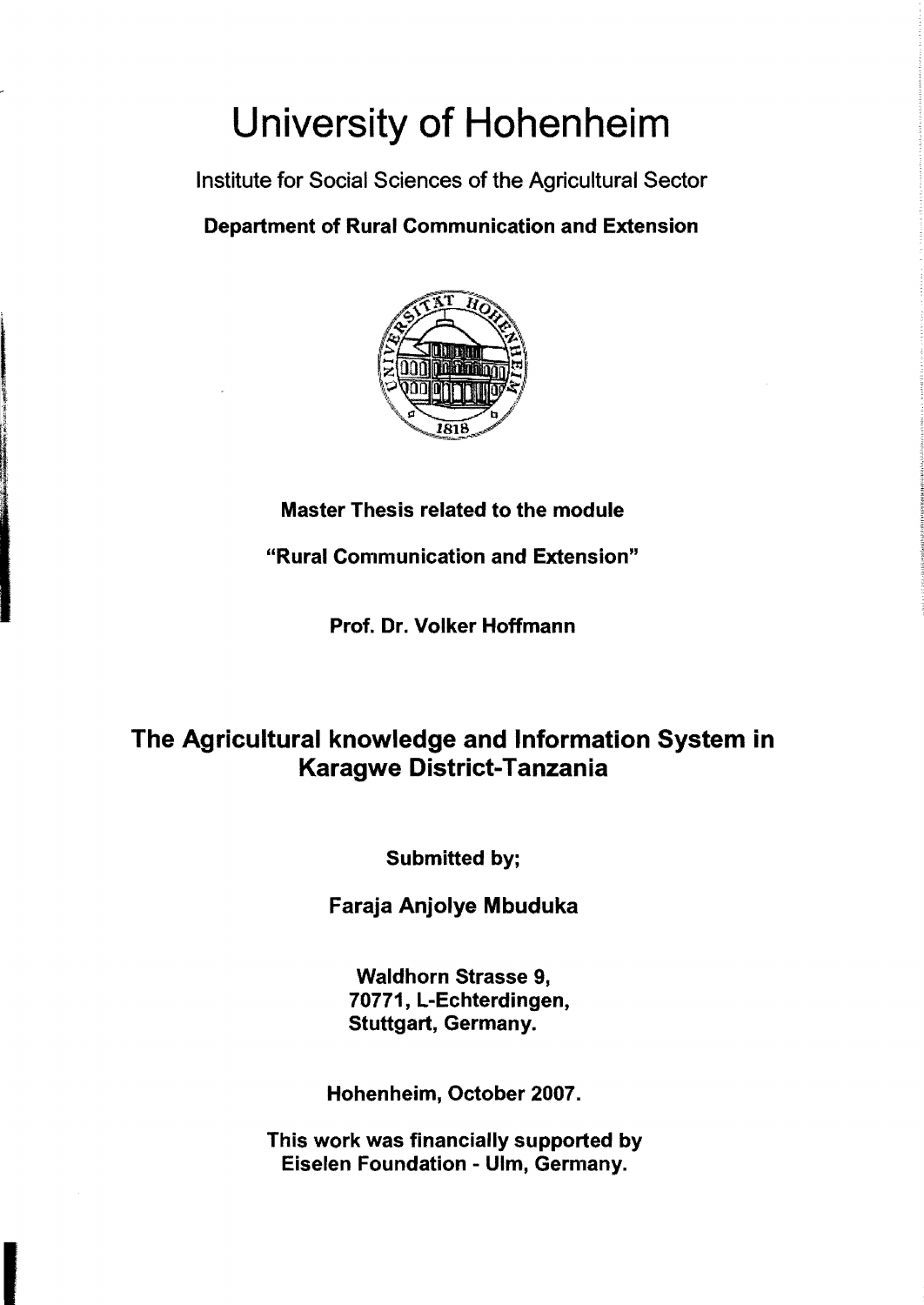## **6 Summary**

In spite of the fact that the extension system in Tanzania has been changing over years since pre-independence period, the system has failed to address its potentiality of increasing agricultural production and productivity. Contributions by private sectors, CBOs and NGOs seem to have failed to respond adequately to the needs of different categories of farmers. Efforts made by the govemment induding research institutions and NGOs to improve the generation and dissemination of improved agricultural technologies have not yielded significant results. As consequence farmers have failed to improve their households food security and family income and hence poverty alleviation.

Insuring effective coordination, support services, strong research-extension-farmers linkage are the major challenges for effective AKIS in Karagwe District. Due to the mentioned weaknesses this study is trying to look at what is particular with the AKIS in Karagwe district .This study is giving an overview for understanding factors that affect the flow of information and knowledge among various actors.

Linkage model, diffusion of innovation model, knowledge functions, concept of system approach and extension concept form the theoretical part of this study.

Primary data for this work came from narrative interviews, Semi structured interviews, Key informant interviews and Focus group discussions with various actors of AKIS which were administered in Karagwe district (Tanzania) from the month of April to June. In addition literature reviews on history and issues related to AKIS form a part of this work.

Data analysis was done in a form of qualitative descriptions, tables, graphs, designed figures as weIl as pictures brought from the field. Calculation of percentages on a particular topic and number of frequencies formed a quantitative part of this study.

The extension system in the district lack agroecological dient specification therefore it has failed to address the issue of increased agricultural production and productivity for improving households' food security and income.

Farmers are depending solely on their own knowledge and practices. Farmers participation in technology development is still insignificant, no opportunities for development agents to learn from farmers.

Support services like credits, input supply, and market and output prices have failed to provide adequate incentives for farmers to adopt extension packages. Linkage between research extension and farmers is important for effective AKIS. The linkage among various actors in the district is poor. This is mainly due to fmancial constraints. Staff shortage and low staff qualification have also found to affect the AKIS performance in the district.

Apart from the afore mentioned weaknesses the District AKIS has succeeded on the other hand having many projects and NGOs which have contributed in reviving extension services in the district through various initiatives to boost agricultural production and productivity hence income of farmers. Extension provision by private sectors has helped to reduce public expenditure in the district as they supplement public extension